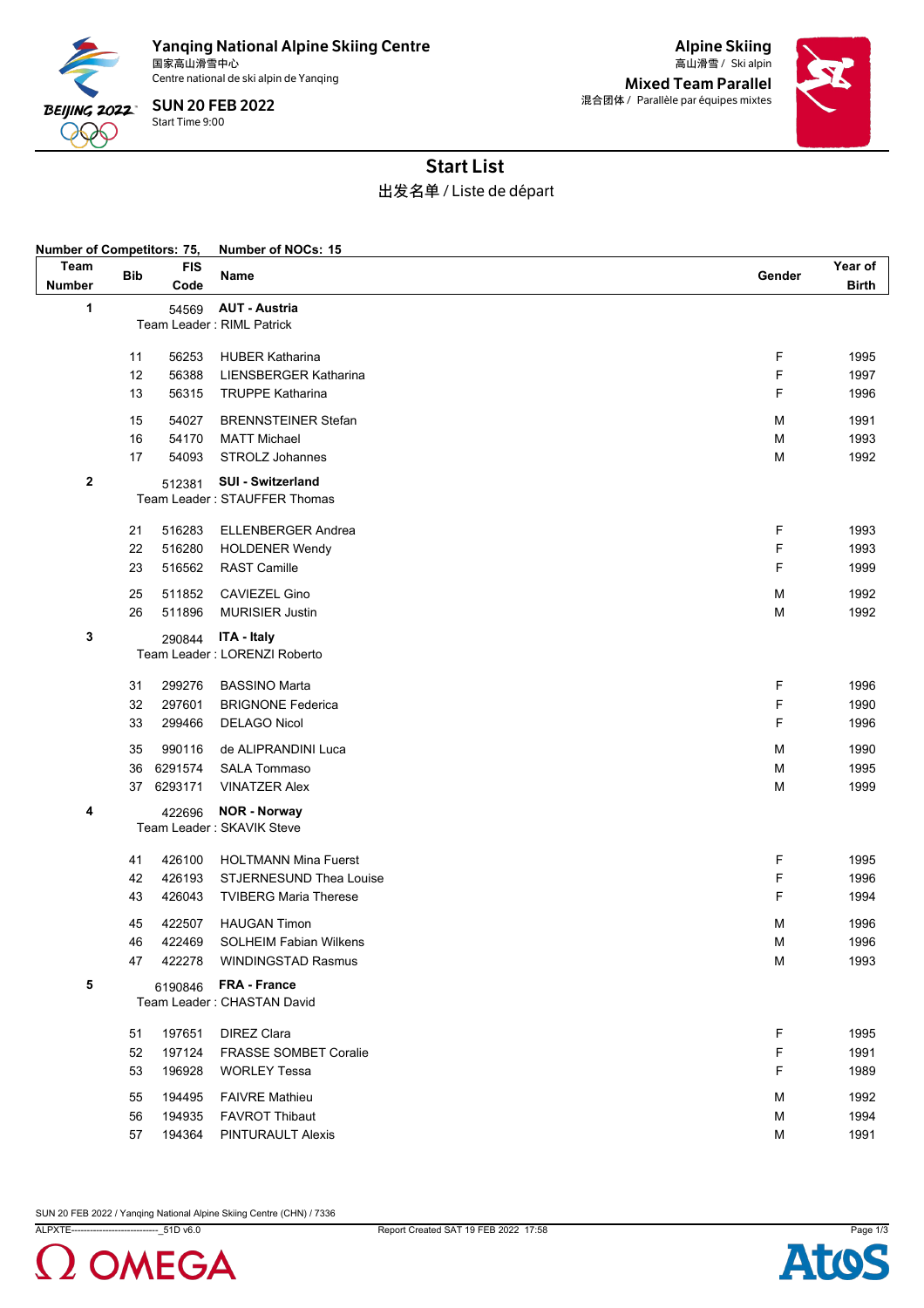

Yanqing National Alpine Skiing Centre<br><sub>国家高山滑雪中心</sub> 国家高山滑雪中心 Ski alpin 高山滑雪 /

Centre national de ski alpin de Yanqing

Start Time 9:00 SUN 20 FEB 2022

Alpine Skiing Mixed Team Parallel 混合团体 / Parallèle par équipes mixtes



## Start List

出发名单 / Liste de départ

| <b>Number of Competitors: 75,</b> |            |            | Number of NOCs: 15                                       |        |              |  |  |  |  |
|-----------------------------------|------------|------------|----------------------------------------------------------|--------|--------------|--|--|--|--|
| Team                              | <b>Bib</b> | <b>FIS</b> | Name                                                     | Gender | Year of      |  |  |  |  |
| <b>Number</b>                     |            | Code       |                                                          |        | <b>Birth</b> |  |  |  |  |
| 6                                 |            | 6532554    | <b>USA - United States of America</b>                    |        |              |  |  |  |  |
|                                   |            |            | Team Leader: HUNT Jess                                   |        |              |  |  |  |  |
|                                   |            |            |                                                          |        |              |  |  |  |  |
|                                   | 61         | 6536392    | <b>HURT A J</b>                                          | F      | 2000         |  |  |  |  |
|                                   | 62         | 539909     | <b>MOLTZAN Paula</b>                                     | F      | 1994         |  |  |  |  |
|                                   | 63         | 6535237    | SHIFFRIN Mikaela                                         | F      | 1995         |  |  |  |  |
|                                   | 65         | 531799     | FORD Tommy                                               | M      | 1989         |  |  |  |  |
|                                   | 66         | 6532084    | <b>RADAMUS River</b>                                     | M      | 1998         |  |  |  |  |
|                                   |            | 67 6531936 | <b>WINTERS Luke</b>                                      | M      | 1997         |  |  |  |  |
|                                   |            |            |                                                          |        |              |  |  |  |  |
| 7                                 |            | 202966     | <b>GER</b> - Germany<br>Team Leader: SCHWAIGER Christian |        |              |  |  |  |  |
|                                   |            |            |                                                          |        |              |  |  |  |  |
|                                   | 71         | 507168     | <b>AICHER Emma</b>                                       | F      | 2003         |  |  |  |  |
|                                   | 72         | 206355     | <b>DUERR Lena</b>                                        | F      | 1991         |  |  |  |  |
|                                   | 75         | 202584     | RAUCHFUSS Julian                                         | M      | 1994         |  |  |  |  |
|                                   | 76         | 202597     | <b>SCHMID Alexander</b>                                  | M      | 1994         |  |  |  |  |
|                                   | 77         | 202451     | <b>STRASSER Linus</b>                                    | M      | 1992         |  |  |  |  |
|                                   |            |            |                                                          |        |              |  |  |  |  |
| 8                                 |            | 561403     | SLO - Slovenia                                           |        |              |  |  |  |  |
|                                   |            |            | Team Leader: VERDNIK Miha                                |        |              |  |  |  |  |
|                                   | 81         | 565401     | <b>BUCIK Ana</b>                                         | F      | 1993         |  |  |  |  |
|                                   | 82         | 565373     | <b>ROBNIK Tina</b>                                       | F      | 1991         |  |  |  |  |
|                                   | 83         | 565463     | SLOKAR Andreja                                           | F      | 1997         |  |  |  |  |
|                                   |            |            |                                                          |        |              |  |  |  |  |
|                                   | 85         | 561310     | <b>HROBAT Miha</b>                                       | M      | 1995         |  |  |  |  |
|                                   | 86         | 561244     | <b>KRANJEC Zan</b>                                       | M      | 1992         |  |  |  |  |
| 9                                 |            | 104867     | <b>CAN - Canada</b>                                      |        |              |  |  |  |  |
|                                   |            |            | Team Leader: TILSTON Mark                                |        |              |  |  |  |  |
|                                   | 91         | 108077     | <b>GRAY Cassidy</b>                                      | F      | 2001         |  |  |  |  |
|                                   | 92         | 106961     | MIELZYNSKI Erin                                          | F      | 1990         |  |  |  |  |
|                                   |            |            |                                                          |        |              |  |  |  |  |
|                                   | 95         | 103865     | PHILP Trevor                                             | M      | 1992         |  |  |  |  |
|                                   | 96         | 103729     | <b>READ Erik</b>                                         | M      | 1991         |  |  |  |  |
| 10                                |            | 502366     | <b>SWE - Sweden</b>                                      |        |              |  |  |  |  |
|                                   |            |            | Team Leader : KINGSTAD Fredrik                           |        |              |  |  |  |  |
|                                   |            |            |                                                          |        |              |  |  |  |  |
|                                   | 101        | 507109     | <b>ARONSSON ELFMAN Hanna</b>                             | F      | 2002         |  |  |  |  |
|                                   | 102        | 507011     | LOEVBLOM Hilma                                           | F      | 2000         |  |  |  |  |
|                                   | 105        | 502015     | <b>JAKOBSEN Kristoffer</b>                               | M      | 1994         |  |  |  |  |
|                                   | 106        | 501898     | <b>ROENNGREN Mattias</b>                                 | M      | 1993         |  |  |  |  |
| 11                                |            | 700971     | SVK - Slovakia                                           |        |              |  |  |  |  |
|                                   |            |            | Team Leader: KUTLIK Matej                                |        |              |  |  |  |  |
|                                   |            |            |                                                          |        |              |  |  |  |  |
|                                   | 111        | 705456     | <b>HROMCOVA Petra</b>                                    | F      | 1998         |  |  |  |  |
|                                   | 112        | 705499     | <b>JANCOVA Rebeka</b>                                    | F      | 2003         |  |  |  |  |
|                                   | 115        | 700830     | ZAMPA Adam                                               | M      | 1990         |  |  |  |  |
|                                   | 116        | 700879     | <b>ZAMPA Andreas</b>                                     | M      | 1993         |  |  |  |  |

SUN 20 FEB 2022 / Yanqing National Alpine Skiing Centre (CHN) / 7336